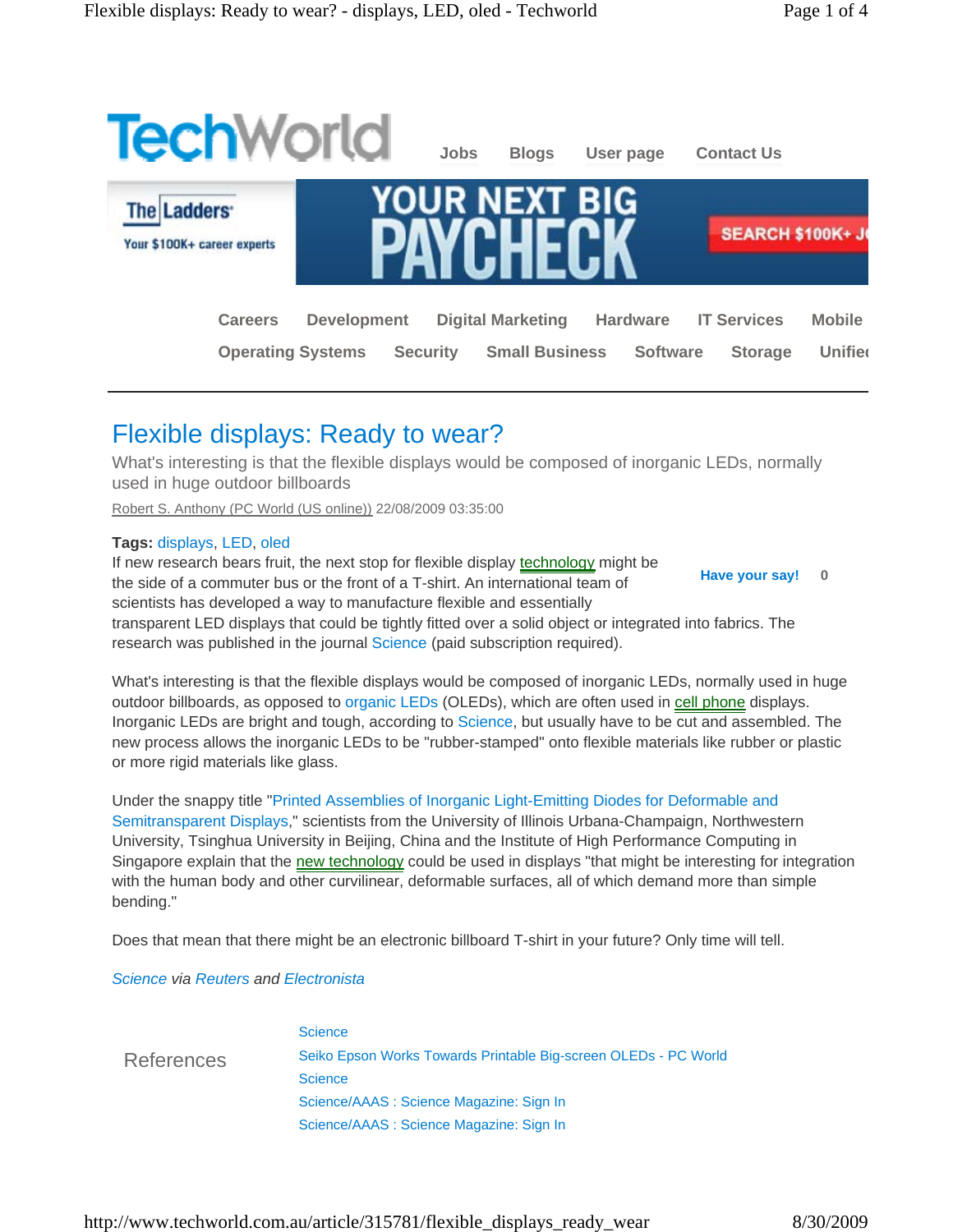## **Reuters**

Electronista : Scientists develop bendable LEDs

More about AAS, Diodes, Epson, Reuters, Seiko, Seiko Epson

**Comments** 

Post new comment

**YOUR NAME:** 

Anonymous

**E-MAIL:** 

The content of this field is kept private and will not be shown publicly.

**SUBJECT:** 

**COMMENT: \***

- Web page addresses and e-mail addresses turn into links automatically.
- Allowed HTML tags: <a> <em> <strong> <cite> <code> <ul> <ol> <li> <dl> <dl> <dd>
- Lines and paragraphs break automatically.

More information about formatting options

**HOMEPAGE:** 

Enter the fully qualified URL, eg. http://www.example.com/

Users posting comments agree to the Techworld Australia comments policy.

Login or register to link comments to your user profile, or you may also post a comment without being logged in.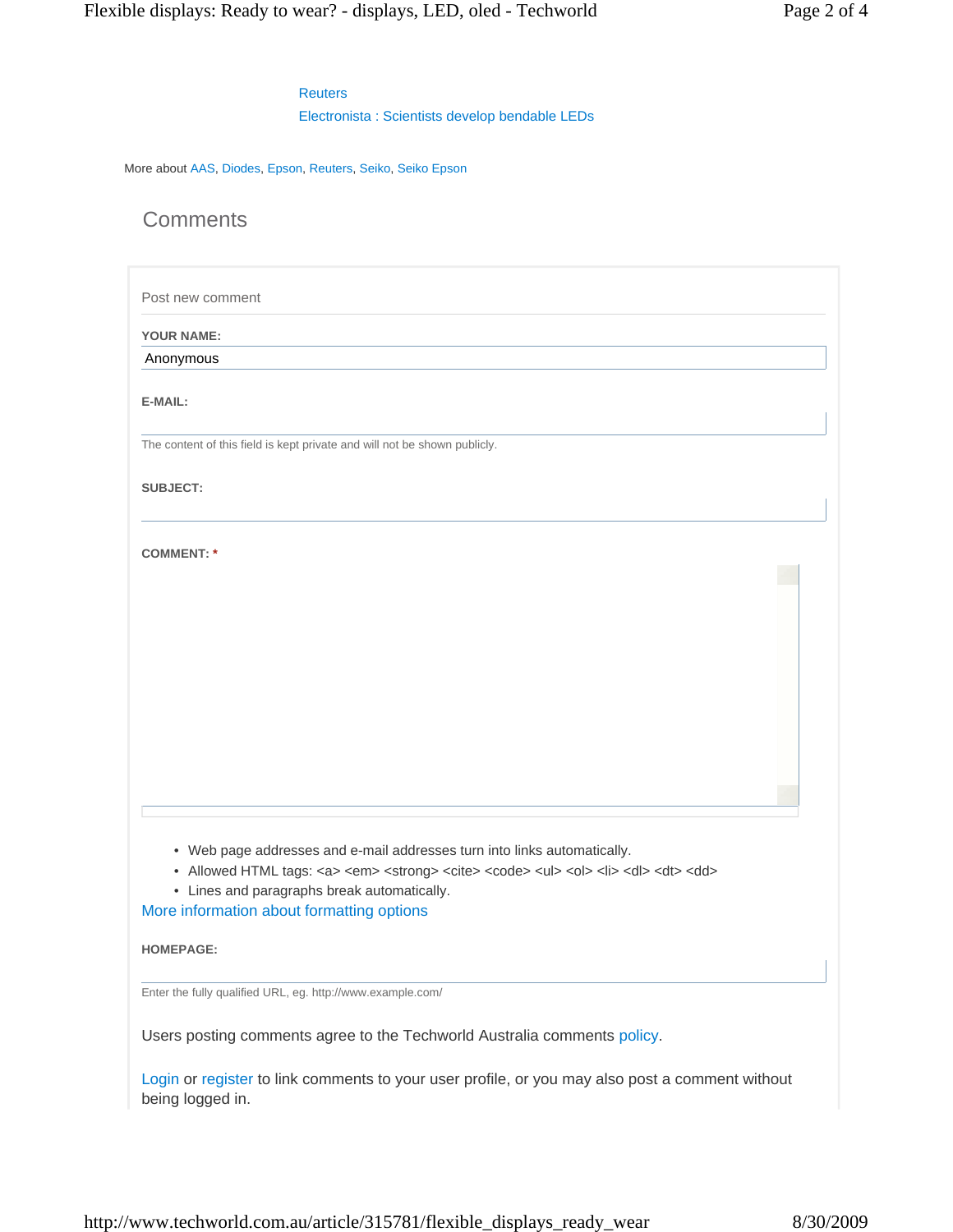Save | Preview ツツツツ **MARKET PLACE WHITEPAPER:** Easily and immediately migrate your Windows and SQL processes into JAMS, and benefit

| COUVELL MILIODAVE 192K<br>Scheduler SQL Server<br>to JAMS Jobs | Labity and immodiatory migrato your remaining and backprocesses into or line; and bonome<br>from robust scheduling capabilities.  |
|----------------------------------------------------------------|-----------------------------------------------------------------------------------------------------------------------------------|
|                                                                | New Resource   Data Centre Assessments: The First Step to Optimisation                                                            |
| $E-BOO$                                                        | Database eBook   Options for an Evolving World                                                                                    |
| White paper:<br>Batch Job<br>Scheduling                        | New white paper   How to migrate your Windows and SQL processes into JAMS and benefit<br>from robust scheduling capabilities now. |
|                                                                | Online software scams: A threat to your security   A report by the BSA   Download now                                             |
| ompliance                                                      | Email Compliance White Paper   Email use and misuse within the workplace                                                          |

## BUYING GUIDES

- 1. Portable Multimedia Players
- 2. Digital Cameras
- 3. Digital Video Cameras

## LATEST PRODUCTS

- 1. Kogan Technologies 8in WiFi digital photo frame
- 2. Panasonic LUMIX DMC-ZR1 digital camera
- 3. Toshiba SDP92SKY
- 1. A better test to detect DNA
- 2. Australian biotech market watch 28/08/09
- 3. Sirtex profits up eightfold
- 4. Cellestis posts strong result
- 5. QRxPharma pilot study gives good results for **MoxDuo**
- 1. Iomega unveils new Linuxbased, entry-level NAS server 1. NBN Su public/p right mc
- 2. Reports: \$US29 Snow Leopard upgrade works on Tiger, too
- 3. To woo partners, cloud computing vendors show them the money
- 4. Upgrading to Apple's Snow Leopard OS: What you need to know
- 5. Angry Adobe users rant about Snow Leopard support



Copyright 2009 IDG Communications. ABN 14 001 592 650. All rights reserved. Reproduction in whole or in part in of IDG Communications is prohibited.

IDG Sites: **PC World** | **GoodGearGuide** | **Computerworld Australia** | **CIO Australia** | **CSO Online** | **ARN** | **CIO Executive Co**

2. NBN Su mixed o upgrade 3. The ISF **Optus** 4. NBN Su best opt 5. Harvey